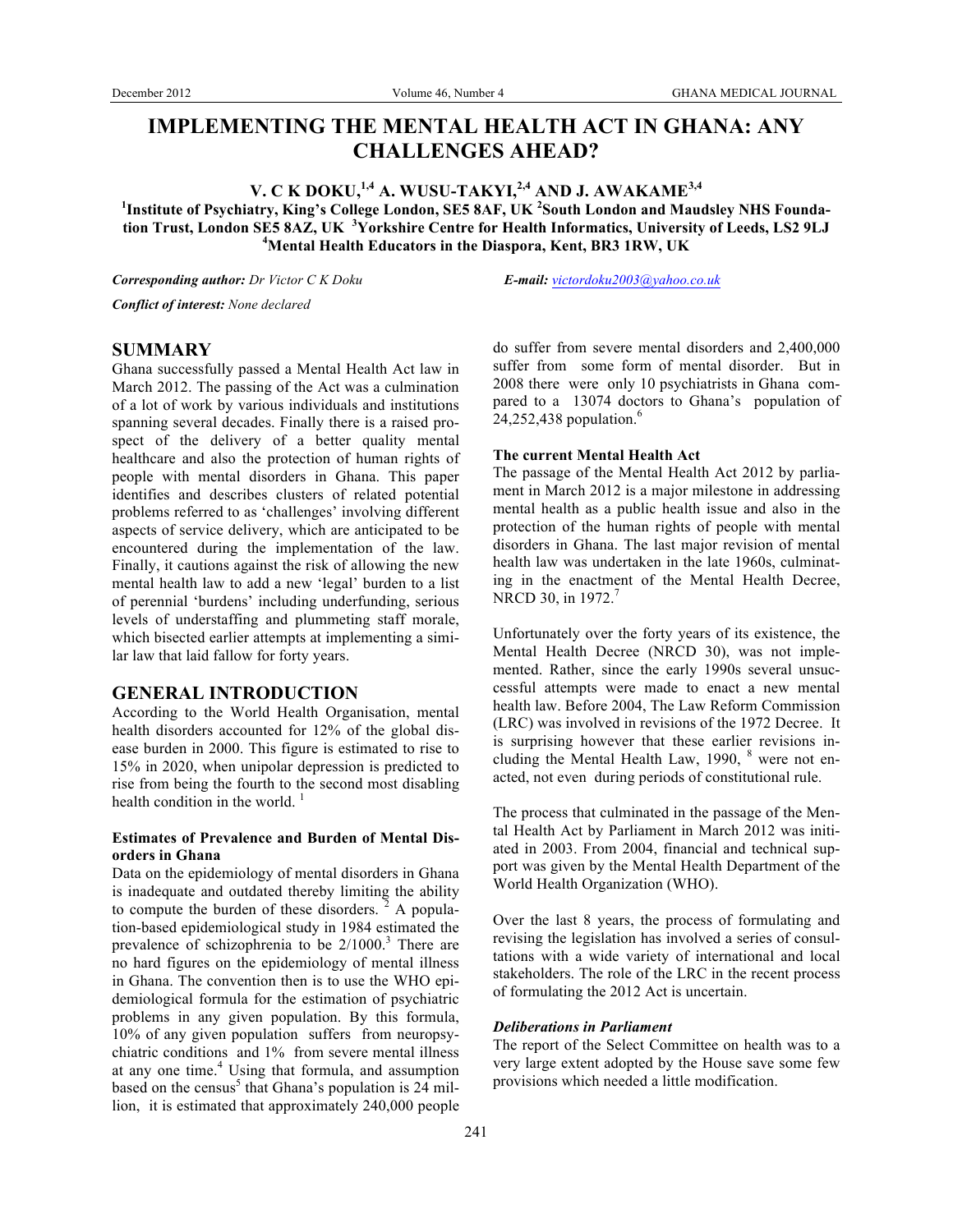However, provisions deemed of grave importance and which often involved serious debates resulted in such provisions being stood down to enable further consultation to be made. One of the issues was in whom to vest the powers of appointment of the Hospital Director and Clinical Coordinator.

The house decided to vest the power to appoint the Hospital Director and Clinical coordinator psychiatric hospitals, in the Board of the Mental Health Authority rather than the President of the Republic.

Clause 58(4) (seclusion and restraint) was withdrawn for reasons of practical impossibilities and the need not to legislate practice. It was the opinion of the House that personnel of the facility should be given some discretion to enable them assess each situation and apply the best procedure for any given situation.

Clause 63(2) (Employment rights) was also amended to clearly state the role of employers in assistance required of them when they have reasonable cause to believe and is suffering from mental illness.

Of particular importance is the inclusion of a new clause that seeks to establish a Mental Health Fund which is tasked with the responsibility of managing all funds and raising additional funds through a number of stated avenues. The object of the Fund is to provide financial resources for the care and management of persons suffering from mental disorders.

The UN Convention for the Rights of Persons with Disability (UNCRPD) a piece of International legislation which has huge implications for community rehabilitation in mental health care was not even discussed in the parliamentary debate leading to the Bill.

Given that the select committee on ESW has the primary responsibility for disability issues, it needed to have been explicitly involved as an entity, but was not.

Congratulations are due to the leadership within the Mental Health Unit of the Ghana Health Service and various research projects which supported the process and mental health advocates and activists, the media, NGOs civil society and service users The members of the parliamentary select committee for health and other legislators who supported the passage of the Act, equally deserve commendation.

# *Post Mental Health Act enactment advocacy on the UNCRPD*

The advocacy by various groups and individuals towards the ratification of the UNCRPD by the Government of Ghana, was indeed timely. Ghana ratified the UNCRPD in July, 2012. The UNCRPD makes community treatment and rehabilitation for persons with mental disability mandatory and binding.<sup>9</sup> The implications of the UNCRPD for the mental health Act and mental healthcare delivery in Africa have been outlined by Bartlett<sup>10</sup> and specific recommendations to make the Mental Health Act compliant with the UNCRPD by Ssengooba.<sup>11</sup>

We foresee six main challenges to the Health and Social Services in Ghana posed by the new Mental Health Act. These are organizational, human resource, social services, legal and judicial, role of the Commission for Human Rights and Administrative Justice (CHRAJ) and information systems which are examined in turn.

# **Health System Organizational Challenge**

The Mental Health Services have, by and large, remained attached to their historical origins within the curative health framework.<sup>12</sup> The extension of psychiatric facilities to units within Regional and District Hospitals is consistent with the curative paradigm. Community psychiatry is viewed within this framework as 'outreach' services from psychiatric facilities. The application of public health principles to mental health services has not been tried.

The Mental Health Unit (MHU) is organizationally placed within the Institutional Care Division (ICD) of the Ghana Health Service. The offices are located in the Accra Psychiatric Hospital. From this location the MHU governs the three state psychiatric hospitals and operates a national community psychiatric nursing service.<sup>13</sup> Oversight for the regional psychiatric units is provided by their respective regional health administrations. Community psychiatric nurses are paid and supervised by their respective district health administrations. There is no operational link between the Directorate of Public Health in the Ghana Health Service (GHS) and the Mental Health Unit.<sup>14</sup> There is no organizational or structural representation of the MHU within the Ministry of Health hierarchy.

The low morale and dissatisfaction of mental health professionals and their perceived negative treatment within the Ghana Health Service over the years may have been a motivating factor in the formulation of the original version of this Act, which proposed a Mental Health Service separate from the Ghana Health Service. This observation might have informed a view reported to have been expressed by a prominent psychiatrist that mental health professionals were 'misfits' in the Ghana Health Service (GHS).<sup>15</sup> However the idea of a Mental Health Service separate from the Ghana Health Service was not adopted.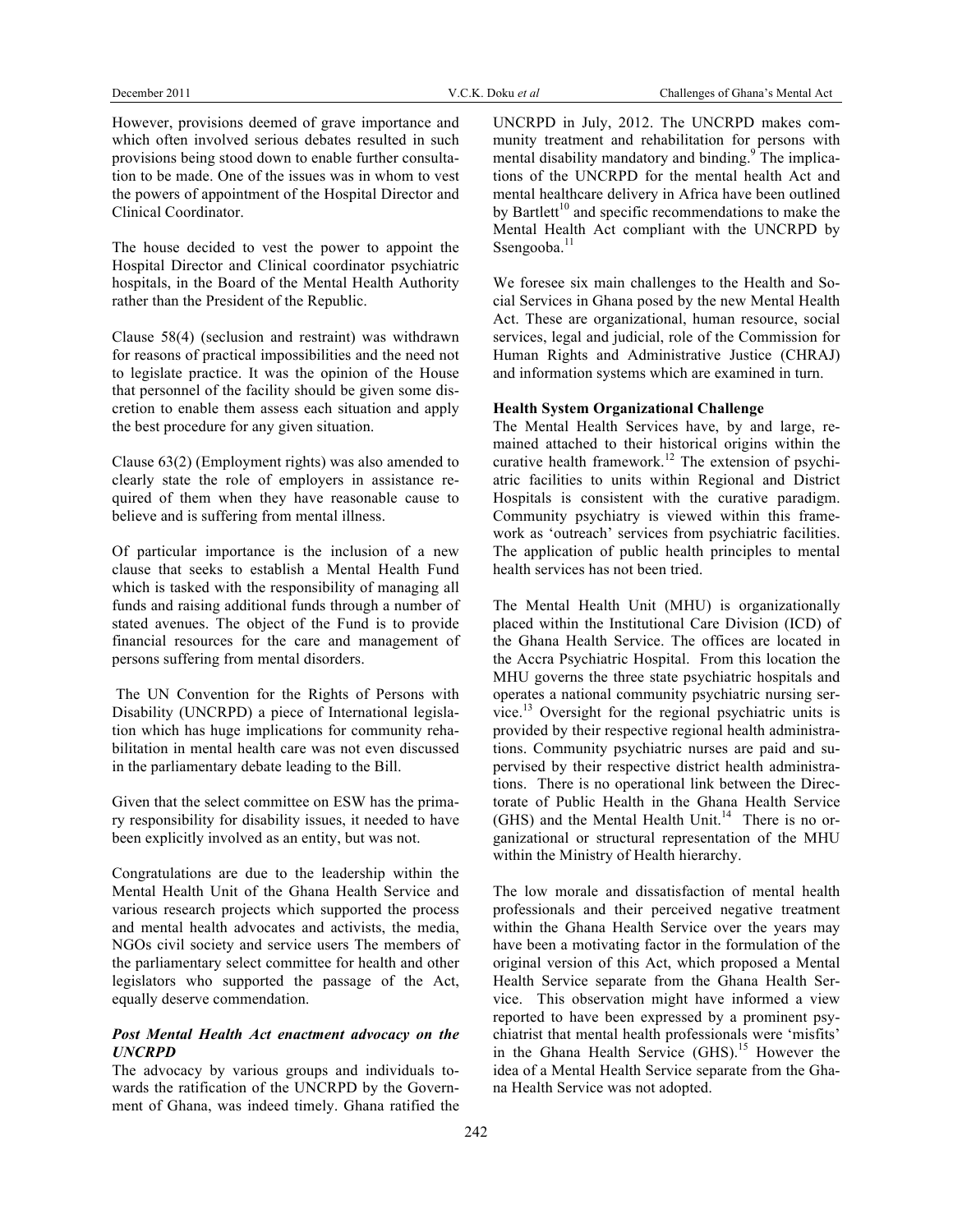The parliamentary select committee on health took a different view, and proposed the establishment of a Mental Health Authority (MHA) within the existing Ministry of Health (MOH) and GHS organizational framework, citing duplication of roles and functions as potential disadvantages of a parallel mental health service. <sup>16</sup> The actual location of the proposed MHA within the MOH and the organisational relationships between the MHA and the GHS Council and GHS were not prescribed by parliament. <sup>16</sup> However the Mental Health Service along with the National Ambulance Service, Teaching Hospitals Authority, Hospitals, Health Stations, Health Centres of Security Service, etc. are excluded from the General Health Bill. 17 Several scenarios of the location of the MHA within the MOH and GHS have been proposed.

If the principles underpinning the health sector reforms in the early 1990s are to be adhered to (i.e. the principle of policy/service-provision divide), the MHA would be responsible for the policy formulation, regulation and enforcement whilst a mental health programme within the GHS would be responsible for implementation of public mental health services. The WHO espouses the principles of decentralization and integration of mental health within general health services. In relation to the current Act in Ghana, various scenarios of the location of the MHA and a mental health programme in the GHS are illustrated in the organograms attached in the appendix. In the organograms, Organogram 1 deals with the policy formulation, regulation and enforcement. Organogram 2 shows the current position of the Mental Health Unit under the Institutional Care Division and the proposed Mental Health Division with a national mental health programme; both are highlighted in Yellow. Organogram 2 deals with the framework for service provision in the GHS.

Three scenarios are considered under the former. Firstly, the MHA might be conceptualized as a regulatory body operating on the same basis as the Ghana Medical and Dental Council. Secondly, the MHA might be modeled after the National Health Insurance Authority in terms of its direct access to the Minister of Health. Finally the MHA might be placed as a directorate under the purview of the Chief Director of the MOH. In terms of service provision, a national mental health programme fully integrated into a decentralized general health care will support equitable geographic access to mental health care provision.

# **Mental Health Human Resource Challenge**

A fully operational Mental Health Act depends on, among others, the availability and involvement of an adequate number of well-trained multidisciplinary pro-

fessional mental health workforce (psychologists, mental health social workers, occupational therapists, nurses and doctors), supported by mental health act administrators and interested and well-motivated legal practitioners. Historically, the discussion on human resource limitations in mental health has focussed on the shortage of psychiatrists and psychiatric nurses to the neglect of attention for the need for psychiatric social workers who are internationally recognised as the advocates for the protection of the human rights of people with mental disorders. In a broader sense, social workers ensure that people with mental disorders get what society has stipulated is their due. But the supply of and the role of psychiatric social workers in the implementation of the Act, has not been explicitly addressed.

Some sub-specialties of mental health: Forensic, child and adolescent, learning disability and addiction psychiatry, are all lacking in the country. For example, forensic mental health services where mental health services interface with the justice system may require special attention without which the full realisation of the potential of the mental health act may be severely compromised. At the moment, there is no forensic psychiatrist in the country to provide that specialist input.

The Ghana Human Resource for Health Country profile does not adequately capture issues on the mental health workforce.<sup>18</sup> A human resource strategy which systematically addresses recruitment, retention and professional development of mental health workforce (within and outside the health sector) is urgently required

#### **Social Services Challenge**

The present workforce situation and conditions of service of general social services in Ghana do not hold out much hope regarding the ability of the social services to provide adequate numbers of social workers wellskilled in mental health to support the implementation of the Mental Health Act.<sup>19</sup>

Under the Act, psychiatric rehabilitation is not considered as a clinical issue for psychiatric services, but rather the duty of the Minister responsible for Social Welfare. The community-based rehabilitation programme in Ghana is mainly restricted to the needs of the physically disabled without acknowledgement of the provision for community rehabilitation needs of people with mental disability. Although the definition of disability as defined in the Persons with Disability Act includes people with mental disorders, mental disability is not addressed within the disability framework in Ghana.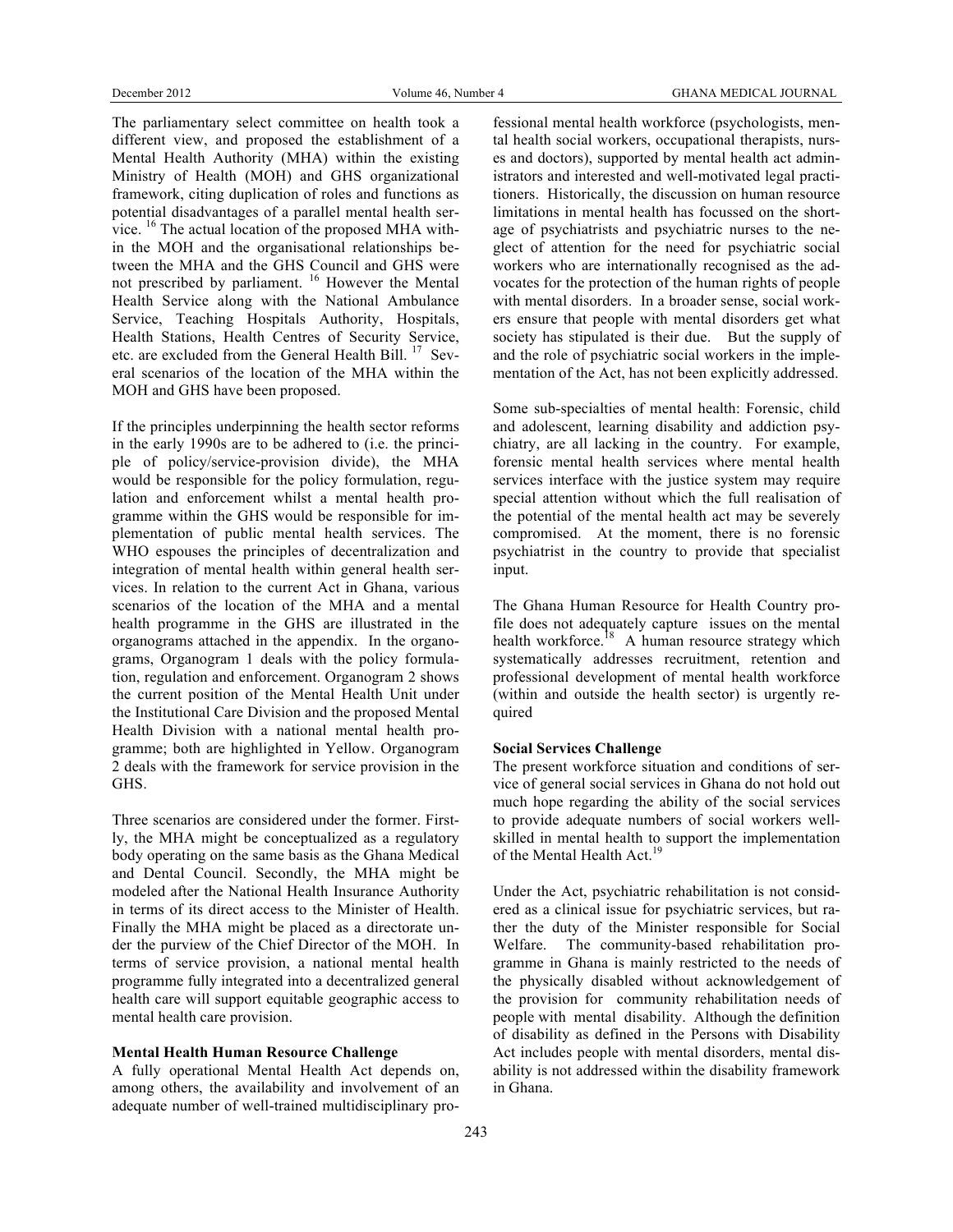Therefore, there is a need to address this apparent anomaly and integrate mental health into the community-based rehabilitation within social services in Ghana.

At a higher organisational level, cross or reciprocal representation between the National Council of Persons with Disability (NCPD) and the Board of the proposed Mental Health Authority might be mutually beneficial in advancing social care provision and community rehabilitation needs for people with mental disability.

### **Legal and Judicial challenge**

The availability of a legal forum where people can go to seek enforcement or redress to the breach of their rights, trained health professionals and administrators, advocates to assist people in their representations, are necessary conditions for the implementation of the mental health act. These facilities will need to be put in place in Ghana as soon as possible. Indeed the congestion of the state psychiatric hospitals and consequent violation of the human rights of patients can be attributed in part to the failure of successive health administrators to implement the Mental Health Tribunal Procedures.

A few prominent human rights lawyers and NGOs, notably the Human Rights Advocacy Centre, are the visible advocates for the rights of persons with mental illness whose human rights have been breached. HelpLaw Ghana, is another NGO/Charity established with the sole purpose to provide free services to the poor and less privileged in Ghana.

But the extent of their involvement with patients in psychiatric facilities remains uncertain.<sup>21</sup>

The law faculties of the University of Ghana and Kwame Nkrumah University of Science and Technology, do not offer elective courses of study in health law hence lawyers trained in Ghana qualify without exposure to health law training, let alone mental health law. Without lawyers who are trained in health law to help interpret, advocate and enforce the mental health act, to protect patients' rights and implementation of the Act the risk of non-fulfilment or breach of patients' rights will be real. The Act stipulates that the Mental Health Review Tribunals (MHRTs) are presided over by senior lawyers. In the earlier drafts of the Act, it was envisaged that the Mental Health Authority would be responsible for the regulation of the MHRTs. It has been suggested that as the MHRTs are quasi-judiciary in nature, their regulation should be from the Judicial Services and not by the Mental Health Authority. This arrangement if put in place would guarantee a higher level of independence and impartiality of the MHRTs.

In the Mental Health Decree, NRCD 30 1972, no provision was made for receiving and investigating complaints from detained patients. It might be reasonably assumed that the appeals process would take complaints into account or that the hospitals might have a robust grievance and complaints procedure. The Mental Health Act, which clearly places more emphasis on the patient, is more explicit in this regard and makes provision for complaints from detained patients to be heard and investigated. A high turnover of complaints should therefore be anticipated and prepared for.

A review of enactments relevant to the mental healthcare needs to be undertaken to bring them in line with the mental health Act. This might result in consequential amendments. For example the decriminalization of suicide requires amendment the Criminal code, 1960, Act 29.

#### **The Role of CHRAJ**

It is common knowledge that the Commission for Human Rights and Administrative Justice (CHRAJ) receives and investigates complaints from and on behalf of patients who suffer from mental illness, particularly those on admission to various psychiatric hospitals. In this regard it is not unreasonable to assume that in respect of receiving and investigating complaints, that CHRAJ is the de facto Mental Health Review Tribunal.

In recent times, CHRAJ has undertaken an advocacy role in respect of Persons with Disability and the calls for the implementation of the legislative instrument for the Persons with Disability Act, 2006 (Act 715). A strong link between clause 72 of the Mental Health Act, (which requires the Minister responsible for Social Welfare to make provision for the psychosocial rehabilitation and after-care services of mental health patients, including supervision, rehabilitation and vocational training), and clause 15 of the Persons with Disability Act, (which requires that, as far as practicable, persons with disability shall be rehabilitated in their communities to foster their integration),would ensure that people with mental illness who become psychosocially disabled as a result of their mental disorder, will benefit from the provisions of this enactment. Equally the Rights of Persons with disability (clauses 1-15 of the Ghana Disability Act 2006) might be applicable to a proportion of the mentally ill who suffer psychosocial disabilities during the course of illness. It is not certain that the CHRAJ curriculum on the Human Rights includes the Rights of Persons with Mental Illness.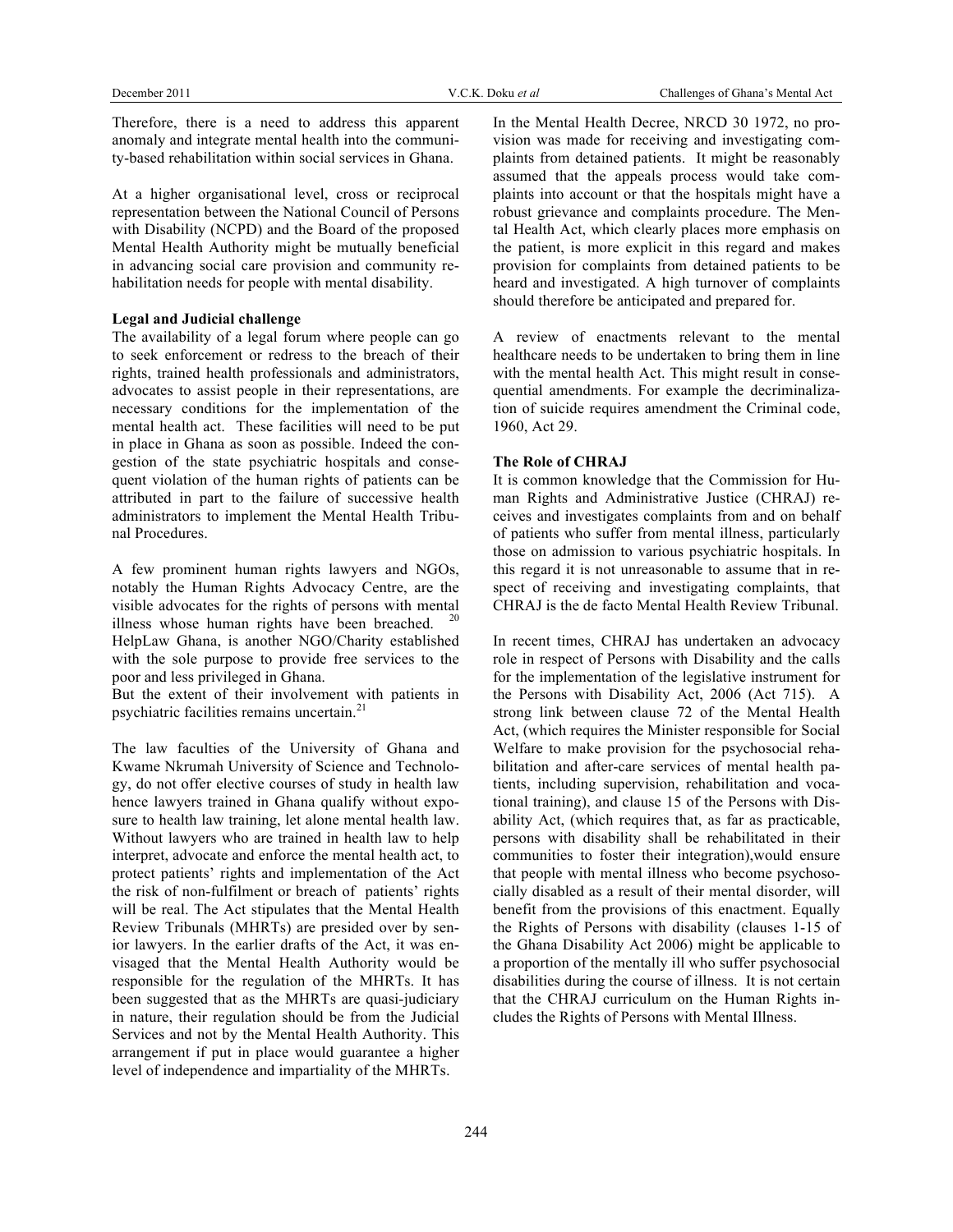Finally, could the roles and functions of the Visiting Committees enshrined in the Mental Health Act be delegated to an independent and decentralized organization such as CHRAJ? We suggest it may be useful to explore that possibility.

#### **Mental Health Information System Challenge**

Another challenge for the health and social services is the need to develop an information system to support mental health service delivery. This would include a mental health act administration information systems as well as a general mental health information system integrated right through to the district level.

Healthcare delivery in general is an informationintensive undertaking and is particularly so in mental healthcare. Decentralisation of mental health services to the district and emphasis on community-based mental healthcare delivery means more demands will be made on the existing information system which is mostly paper-based. The fact that the Mental Health Act prescribes certain mandatory sequence of activities such as Mental Health Review Tribunals taking place during a maximum set period after a patient is admitted under the Act, means the existing Mental Health Information System (MHIS), no matter how flawed, has to support such imposed legal requirements under the Act. There will be serious implications, for example, to tell the lawyer of a detained patient, whose case is waiting to be heard by the tribunal that his/her psychiatric case notes could not be found. But under the current system, lost case notes are so common that they tend to be accepted as normal. Therefore, implementation of the Act requires a major overhaul or complete re-design of the current MHIS to support efficient mental healthcare delivery under the new stricter regime of the Act.

This then calls for the consideration of an introduction of (the more efficient) ICT-based Mental Health Information System to operate in tandem with the current paper-based system and eventually replace it altogether. There exists the beginnings of a partially computerised Mental Health Information System, set up as part of the Mental Health & Poverty Project (MHaPP) in the three state psychiatric hospitals.<sup>22</sup> This MHIS enables a uniformity of data collection across the three hospitals and also opens up the potential for extending the range of mental health-related indicators on the Director General's Dashboard of health indicators.<sup>23</sup> There are plans by the GHS to extend this to other districts.

Although the MHIS is a major leap forward by comparison, it is designed mainly to support administrative functions within the institutional care rather than a patient-centred Electronic Healthcare Record System (EHCR) that supports community-based mental healthcare delivery. An EHCR now needs to be developed with a view of scaling up to a national scale platform, interfacing with the general healthcare system at various levels. Such a platform will greatly assist practitioners in the provision of more effective clinical care based on present and past documented information. Above all, it will minimise the risk of community mental health staff carrying psychiatric case notes wherever they go in the community.

Fortunately, with the current high penetration of mobile phones, it is now possible to have a mobile-based tele-psychiatry platform that can support communitybased clinical care including e-prescriptions, laboratory and radiological investigations etc. using all available mobile devices. The data can then be aggregated, anonymised and analysed data from these clinical databases. Setting up such a platform and getting it to interphase with the general healthcare system at the regional and district levels may be another practical hurdle. A careful transition from the current MHIS will be needed to avoid a potential tragic information systems failure that may add to the anticipated costs. $24-26$ 

#### **Financial Challenge**

The organisational, human resource and legal challenges discussed above require reasonable resource investment if they are to be surmounted. Mental Health financing needs to be re-examined systematically from a broad variety of viewpoints. A proposed policy and legal framework for such an exercise is outlined in the table attached in the appendix. It is not feasible for the health sector alone to bear the burden of mental healthcare costs. This expectation is also unrealistic given the constraints on the health budget. Careful mapping of potential sources of funding is the first step in ensuring that mental health care is not underfunded.

The Mental Health Act seeks to introduce several new components to mental healthcare delivery which would require an augmentation of the sector's financial base if it is to be workable. To this effect the Act proposes the establishment of a Mental Health Authority with a governing board and several departments to perform roles that are parallel to the Ghana Health Service. It also proposes the setting up of visiting committees in all ten regions to conduct periodic inspection of mental health facilities. If all these administrative bodies are to be adequately catered for, the meagre fiscal arrangement that currently exists may not be able to sustain the new regime, and may increase the resource going to the top management rather than the actual frontline patient care. This will burden the already overstretched national budget to work against the spirit of the Act.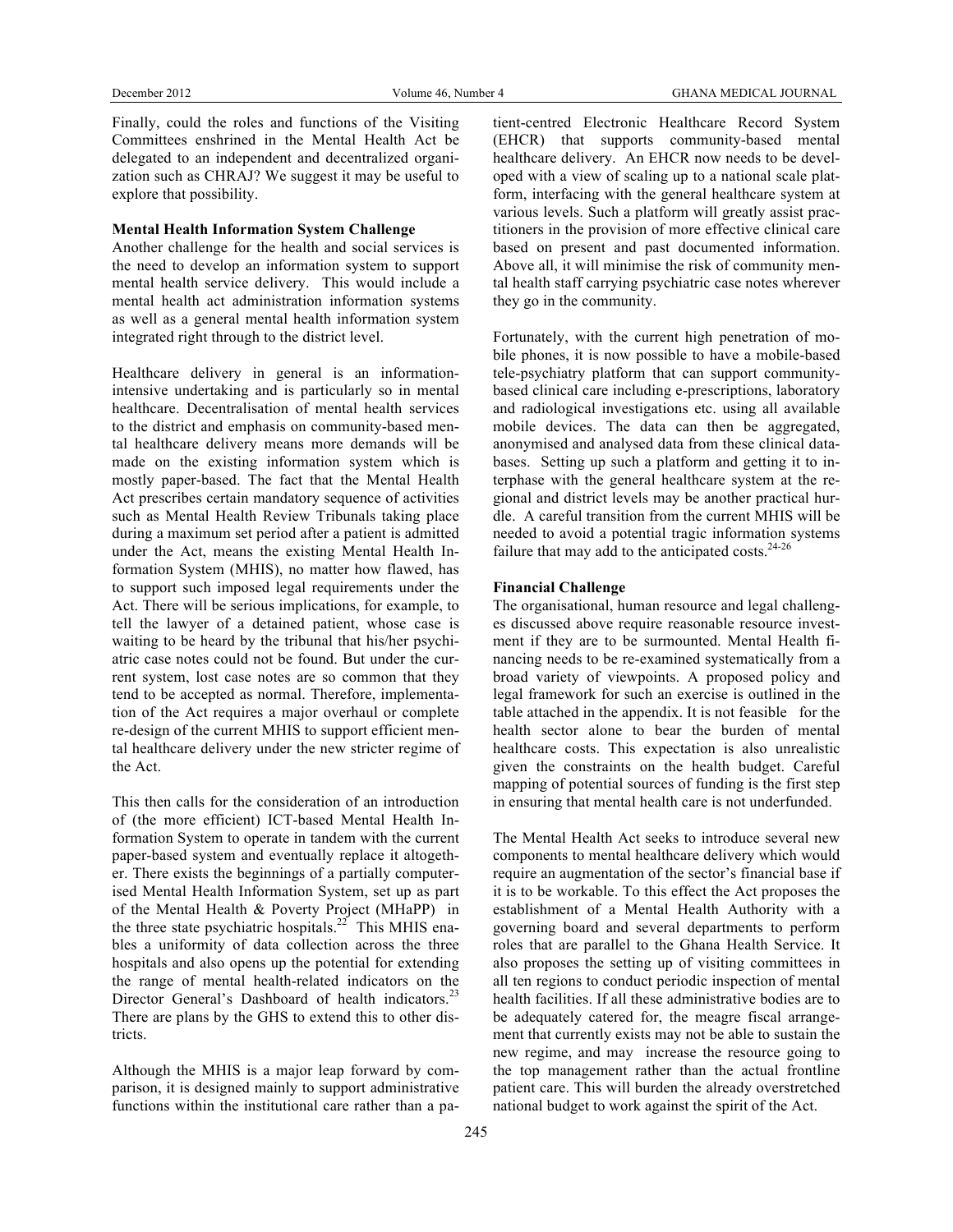Extending the mandate of some existing institutions and strengthening their capacity to deal with mental health related matters could curtail the financial burden, which might result from the creation of these new institutions. For instance, the role that the proposed visiting committees are to perform can in the interim be performed by CHRAJ conveniently performed in the short to medium term, by the Commission on Human Rights and Administrative Justice (CHRAJ), which is the de facto Mental Health Tribunal, through its existing decentralised regional and district offices. This would go a long way to reduce the cost of implementing the objectives of the Mental Health law.

Also the logistical improvements that might be required to build the capacity of CHRAJ to undertake its new mandate might also improve the capacity of CHRAJ to perform its existing mandate.<sup>27</sup> And importantly, CHRAJ will provide informed, independent and objective oversight which an oversight body may lack, at least, in the first two areas.

Although the Mental Health Act proposes the setting up of a mental health fund, it is unclear how this fund is to be sourced and sustained. The government in its 2012 budget intimated that the total amount allocated to the health sector took into consideration the intention to pass the mental health bill. An interesting question is: Did the drafters of the proposed bill project the cost implications of implementing the Act? If so, how much of the national budget on health was factored in the budget for the implementation of the Act?

Furthermore, a critical analysis of the Act, would reveal that the problem of mental health is not just a 'health matter', but has 'social' implications as well. In this regard, the financing of mental health care should not be the sole responsibility of the Ministry of Health. There should be some collaboration between the Ministries of Employment and Social Welfare, Finance and Economic Planning and Local Government since they have or ought to have some responsibility and interest in the matter. The ministries of Employment and Social Welfare and Local Government are expected under the Act to work towards the rehabilitation of persons suffering from mental disorder. It is expected that the mental health budget would initiate the creation and maintenance of rehabilitation centres.<sup>27</sup>

The Act proposes the setting up of a fund. It is not clear how much funding would be required to run an effective and efficient mental health service. The health sector budget allocation for mental health is just over 2.2% versus the WHO-recommended 15%, a disproportionately small allocation even by the standards of a resource-constrained country.<sup>28</sup>

This has resulted in the psychiatric hospitals being to some extent supported by charitable donations from churches and individuals.

The additional human resources (including mental health tribunal judges, lawyers representing patients with legal aid, etc.) and logistics required to run what is essentially a 'mini legal system' within the mental health services cannot be run with this level of funding if rampant miscarriages of justice and costs due to compensation for such miscarriages are to be avoided. Community–based care for people with mental disorders deceptively appears to be cheap but evidently not. Expansion of mental health services from psychiatric hospitals based in the south of Ghana to a wide range of regional and district hospitals with ambulatory services led by district nurses may require substantial investment in setting up, operation and maintenance. But chronic underfunding over the years has resulted in the current poor state of the mental health service in Ghana. Under the National Health Insurance regulation 2004, mental health care services are provided free of charge at the point of delivery. The extent to which this provision of free service will be successfully implemented within hospitals and in the community without further deterioration in the quality of present levels is unclear. It also does not give hope to expect that the minimum standard of quality of care required under law may be met given that it requires a comparatively higher level of funding.

Given the resource-demanding uncertainties discussed above, we entreat the future drafters of the mental health act legislative instrument (LI) to provide clarification for the sources of financing to remove the uncertainties without which any meaningful planning becomes illusive. Also because the following domains, namely, Decentralization policy, Health policy and legislation, Social protection, disability and access to justice and the various acts underpinning them, oblige them to contribute to mental health care, we propose that the LI stipulates in financial terms their contribution to the proposed mental health fund. (See Appendix, Policy and Legal framework for financing mental healthcare in Ghana)

# **CONCLUSION**

Ghana waited anxiously for the Mental Health Act to be passed into law but the preparations undertaken at the political, organisational and structural level towards its implementation appear slow. The law makes new demands on the Ministry of Health, the Social Services, the legal and judicial systems and the education services. With these fresh challenges, the question is: How willing and able are these institutions in meeting the challenges presented?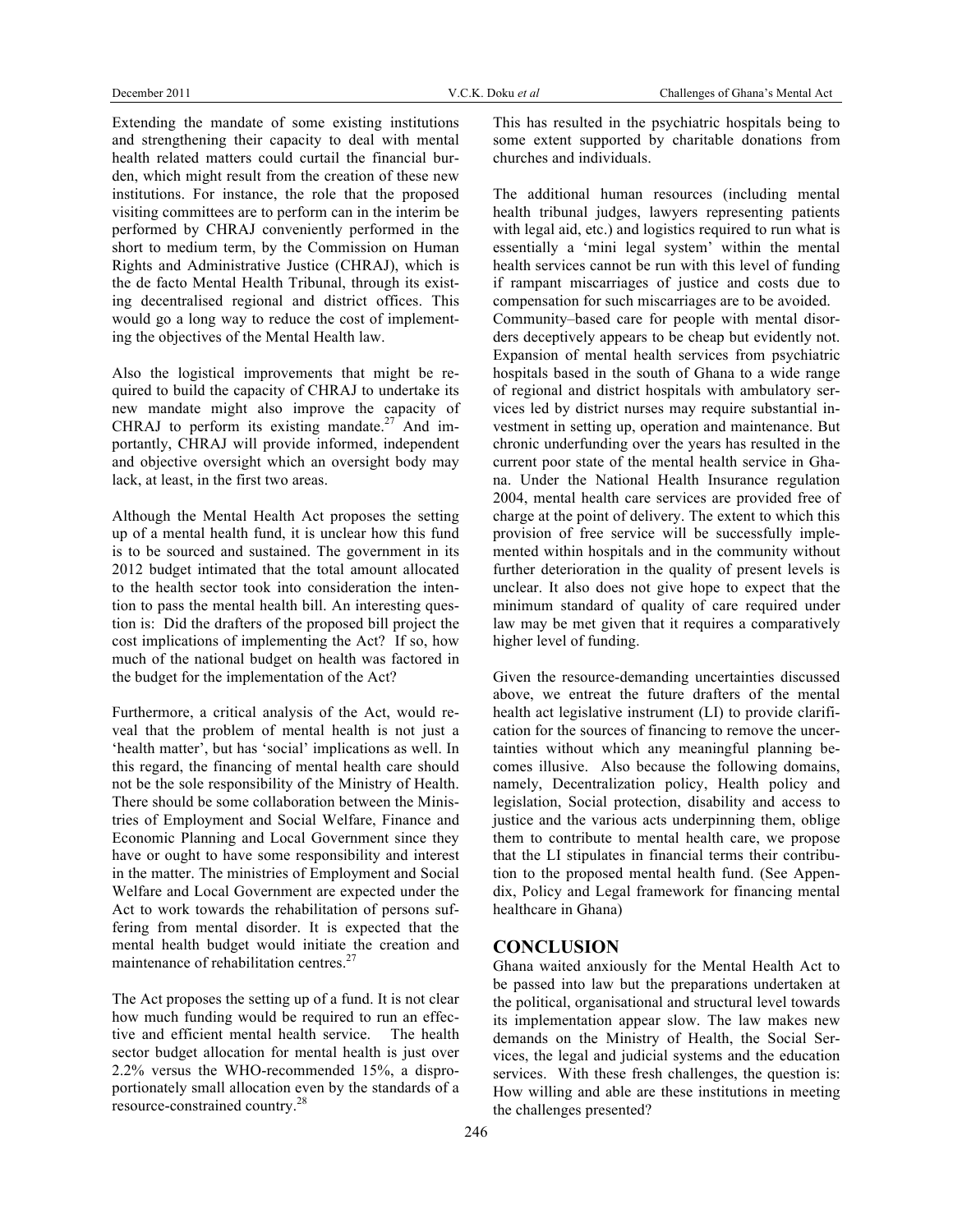We hailed the passing of the Act as the 'new dawn' for mental health, but now Ghanaians are waiting in hope that this law will not lie fallow for forty years as befell its predecessor.

# **DEDICATION**

We wish to dedicate this paper to the memory or Professor Samuel Nii Ayi Turkson, former head of Department of psychiatry, University of Ghana Medical School, who passed away on 27 October 2011.

# **REFERENCES**

- 1. World Health Organization. Mental Health: A Call to Action by World Ministers. 2001.
- 2. Read U, Doku V. Mental Health Research in Ghana: A Literature Review. *Ghana Medical Journal.* June 2012 2012;46(2 Supplement).
- 3. Sikanartey T, Eaton WW. Prevalence of schizophrenia in the Labadi district of Ghana. *Acta Psychiatrica Scandinavica.* 1984;69:156-161.
- 4. World Health Organization. The World Health Report 2001: Mental Health, New Understanding, New Hope. 2001.
- 5. Ghana Statistical Service. 2010 Population and Housing Census-Summary report of final results. May, 2012 2012.
- 6. Ghana Health Service. The Health Sector in Ghana-Facts and Figures. 2009.
- 7. Forster EB. Forensic attitudes in the delivery of mental health care in Ghana. *Ghana Medical Journal.* 1971;10(1):52-55.
- 8. Law Reform Commission. Mental Health Law, Ghana. 1990.
- 9. United Nations. Convention on the Rights of Persons with Disabilities, General Assembly A/61/611. 6 December 2006.
- 10. Bartlett P, Jenkins R, Kiima D. Mental health law in the community: thinking about Africa. *International Journal of Mental Health Systems.*  2011;5(1):21.
- 11. Ssengooba M. Like a Death Sentence: Abuses Against Persons with Mental Disabilities in Ghana. 2nd October 2012.
- 12. Forster EB. A historical survey of psychiatric practice in Ghana. *Ghana Medical Journal.*  1962;1:25-29.
- 13. Ofori-Atta A, Read U, Lund C. A situation analysis of mental health services and legislation in Ghana: challenges for transformation. *African Journal of Psychiatry.* 2010;13(2).
- 14. Asare JB. Mental Health in Ghana. *Ghana Medical Journal.* 2001;35(3):105.
- 15. Public Agenda. Mental Health Practioners Kick Against Ghana Health Service. 2009.
- 16. Report of the Committee on Health on the Mental Health Bill. 2011.
- 17. General Health Services Bill, 2010, (Ghana).
- 18. Ghana Health Workforce Observatory. Ghana Human Resources for Health Profile. 2011.
- 19. Laird SE. African Social Services in Peril, A Study of the Department of Social Welfare in Ghana under the Highly Idebted Poor Countries Initiative *Journal of Social Work.* 2008;8(4).
- 20. Human Rights Advocacy Centre. Human Rights Cases in Ghana. www.hracghana.org/headlines/hrcases-made-simple/. Accessed 15 November 2012.
- 21. HelpLaw Ghana. 2012; http://www.help-law.org/? Accessed 15 November 2012.
- 22. Mental Health and Poverty Project. A new mental health information system for Ghana. 2010; http://www.health.uct.ac.za/usr/health/research/gro upings/mhapp/impact\_case\_studies/Ghana.pdf. Accessed 22 November 2012.
- 23. Ofori-Atta A, Lund C, Mirzoev T, Omar M. Mental Health Information System in Ghana. 2010. http://www.dfid.gov.uk/R4D/PDF/Outputs/Mental Health RPC/MHPB16.pdf. Accessed 14 January 2013.
- 24. Heeks R. Health information systems: failure, success and improvisation. *International journal of medical informatics.* Feb 2006;75(2):125-137.
- 25. Lederman RM, Parkes C. Systems failure in hospitals--using Reason's model to predict problems in a prescribing information system. *Journal of medical systems.* 2005;29(1):33-43.
- 26. Bourn M, Davies CA. A prodigious information systems failure. *Topics in Health Information Management.* 1996;17(2):34-44.
- 27. Akondo N. Rethinking Mental Health Bill: Some Thoughts On Financial Implications. 2011. http://opinion.myjoyonline.com/pages/feature/201 203/82400.php. Accessed 15 November 2012.
- 28. Antwi-Bekoe T, Oheneba M. Financing Mental Health Care in Ghana. 2009. http://www.basicneeds.org/download/PUB%20- %20Financing%20Mental%20Health%20Care%2 0in%20Ghana%20- %20BasicNeeds%20Ghana%202009.pdf. Accessed 14 January 2013.

29.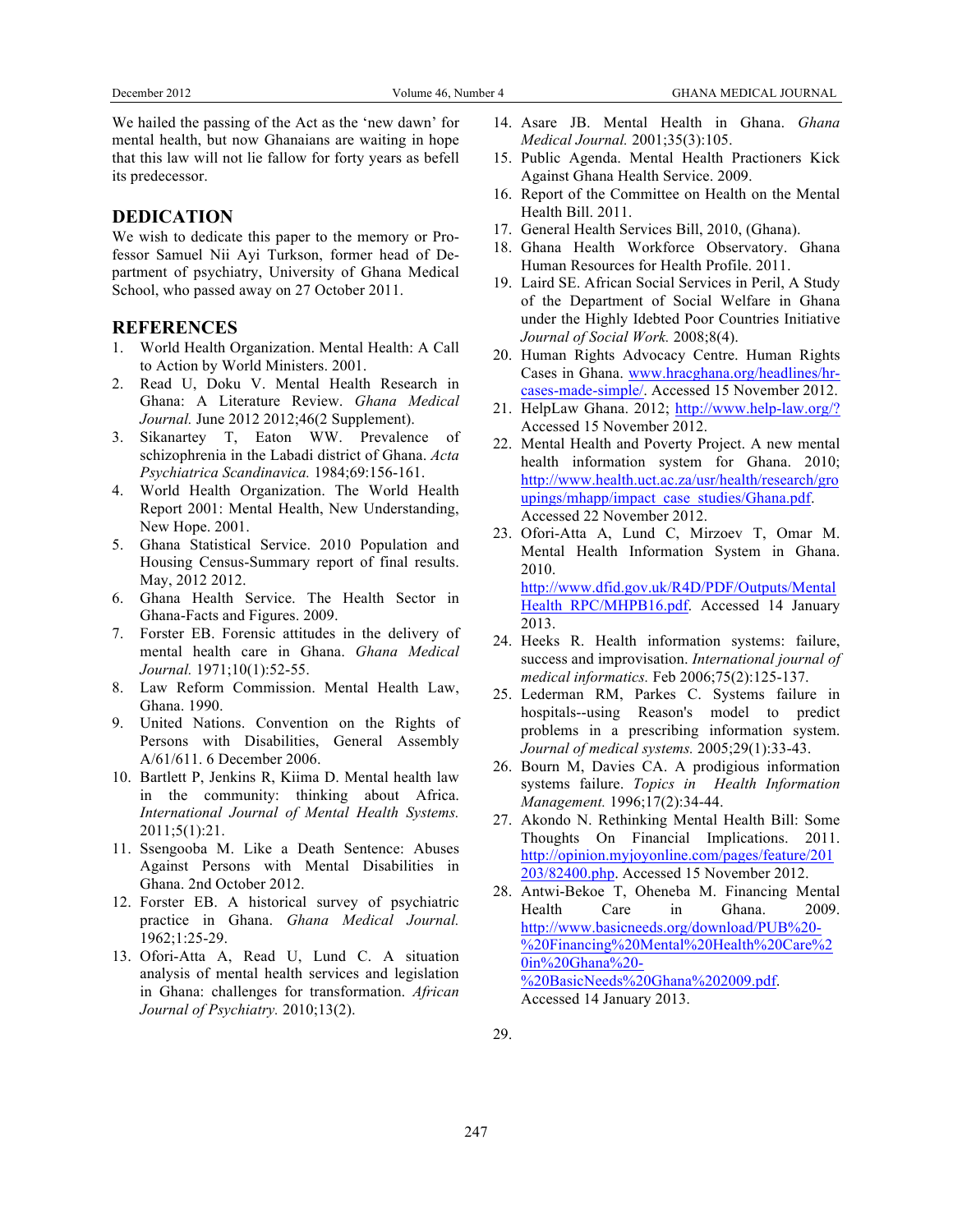**Appendix I** Policy and Legal Framework for financing mental healthcare in Ghana

| Арренціх і гонеў ана ведагі тапісмогу по тіпаненід піснагнеанеті бітана<br>POLICY/LEGAL FRAMEWORK | <b>EXAMPLES</b>                                                                           |
|---------------------------------------------------------------------------------------------------|-------------------------------------------------------------------------------------------|
| ECONOMIC POLICY AND BUDGET                                                                        | Budget allocation to                                                                      |
|                                                                                                   | 1) Ministry of Health,                                                                    |
|                                                                                                   | 2) Department of Social Welfare,                                                          |
|                                                                                                   | 3) CHRAJ,                                                                                 |
|                                                                                                   | 4) Ministry of Justice,                                                                   |
|                                                                                                   | 5) Social Protection Programmes                                                           |
| GHANA SHARED GROWTH AND DEVELOPMENT                                                               |                                                                                           |
| AGENDA (GSGDA) COSTING FRAMEWORK                                                                  |                                                                                           |
| DECENTRALIZATION POLICY                                                                           | 1) Local Government Act, 1993, Act 462,                                                   |
|                                                                                                   | 2) Local Government Service Act, 2003, Act 656, District 3)                               |
|                                                                                                   | Assembly Common Fund Act, 1993, Act 455                                                   |
| HEALTH POLICIES AND LEGISLATION                                                                   | 1) Ghana Health Service and Teaching Hospitals Act, 1996,                                 |
|                                                                                                   | Act 525,                                                                                  |
|                                                                                                   | 2) Ghana National Drugs Policy (2004),                                                    |
|                                                                                                   | 3) Public Health Policy,                                                                  |
|                                                                                                   | 4) Mental Health Policy (Updated?),                                                       |
|                                                                                                   | 5) Mental Health Act                                                                      |
|                                                                                                   | 6) Other Draft Health Bills,                                                              |
| <b>SOCIAL PROTECTION</b>                                                                          | 1) National Health Insurance Act, 2003, Act 650,                                          |
|                                                                                                   | 2) National Social Protection Strategy,                                                   |
|                                                                                                   | 3) National Lotto Act, 2006, Act 722,                                                     |
|                                                                                                   | 4) Livelihood Empowerment Against Poverty (LEAP).<br>5) Social Grants for the vulnerable. |
| <b>DISABILITY</b>                                                                                 |                                                                                           |
|                                                                                                   | 1) United Nations Convention on the Rights of Persons with                                |
|                                                                                                   | Disabilities (CRPD),<br>2) National Disability Policy                                     |
|                                                                                                   | 3) Persons with Disability Act, 2006, Act 715,                                            |
|                                                                                                   | 4) District Assembly Common Fund Act, 1993, Act 455                                       |
| <b>ACCESS TO JUSTICE</b>                                                                          | 1) Mental Health Review Tribunals as part of the Human                                    |
|                                                                                                   | Rights Court, Human Rights Division of the Judicial Service,                              |
|                                                                                                   | 2) Legal Aid Scheme Act, 1997, Act 542,                                                   |
|                                                                                                   | 3) Commission for Human Rights and Administrative Justice                                 |
|                                                                                                   | (CHRAJ) Act, 1993, Act 456,                                                               |
|                                                                                                   | 4) Right to Information Bill,                                                             |
|                                                                                                   |                                                                                           |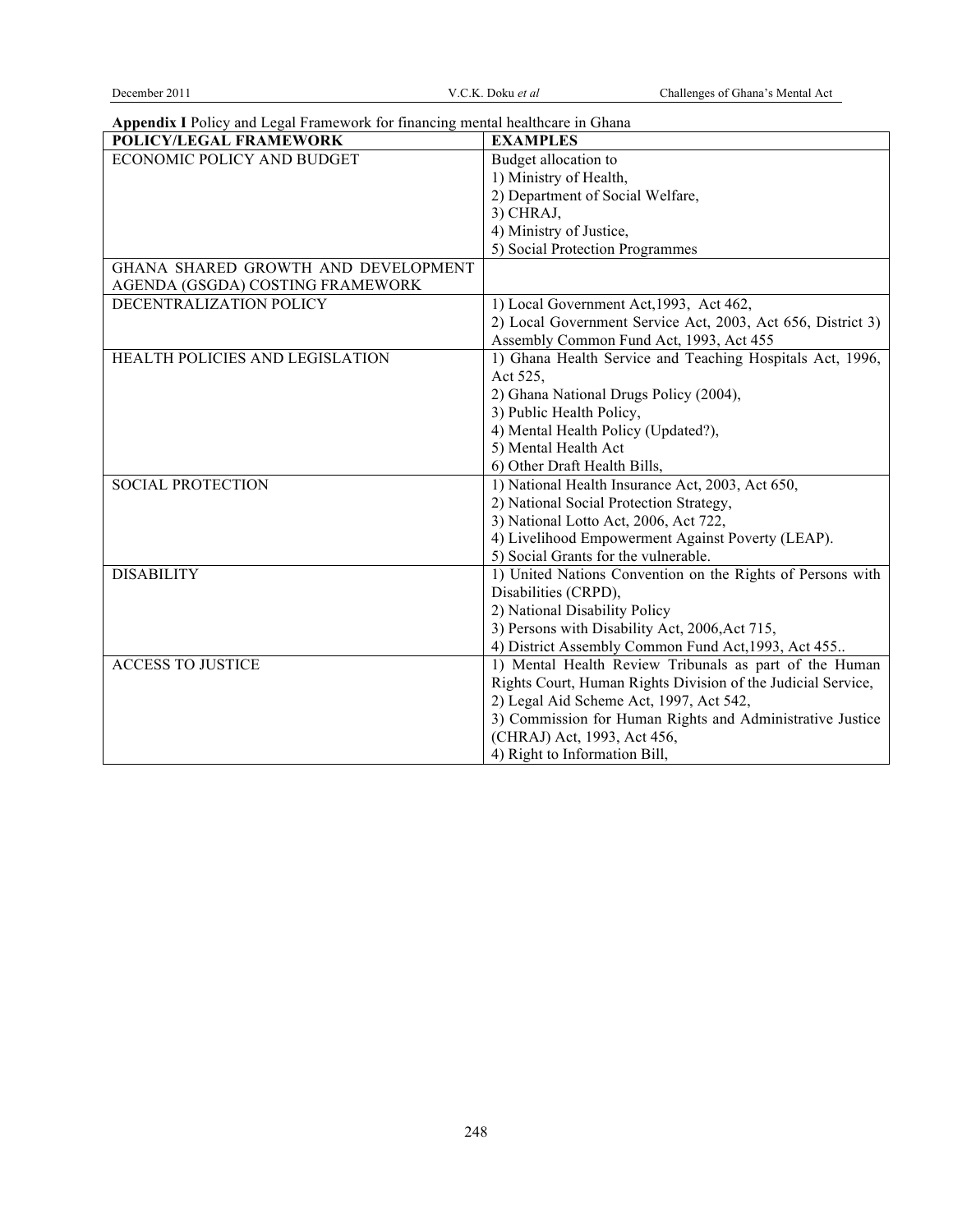

**Figure 1** Organogram Scenario 1